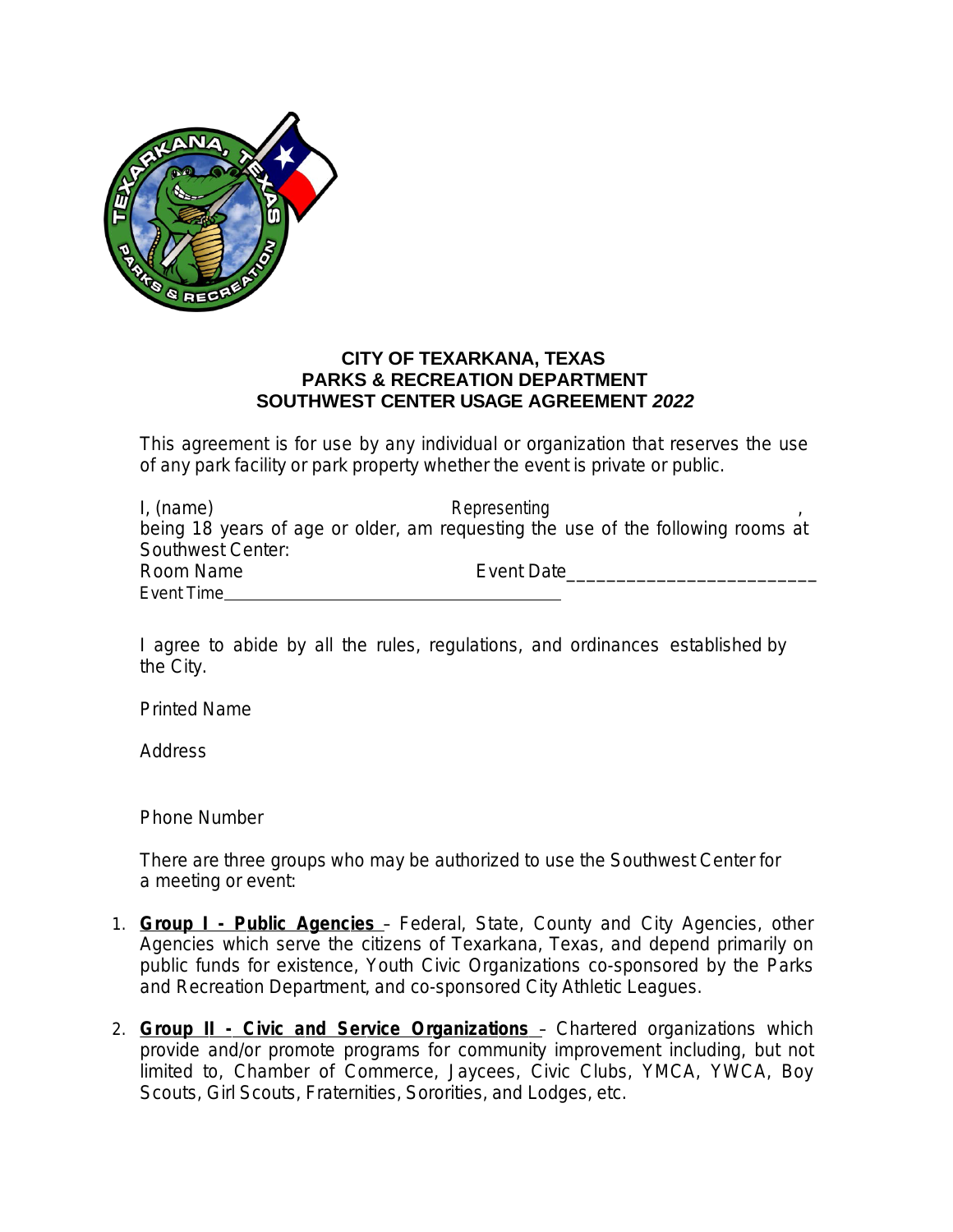3. **Group III - Social Groups and Functions** – Groups of a private nature seeking space for social purposes, including, but not limited to, family reunions, wedding receptions, social clubs, and banquets, etc.

| <b>Meeting Rooms</b>      | <b>Group I</b> | <b>Group II</b> | <b>Group III</b> |
|---------------------------|----------------|-----------------|------------------|
| Multipurpose/Gym          | No Charge      | \$150.00        | \$300.00         |
| <b>ABC Room</b>           | No Charge      | No Charge       | \$100.00         |
| <b>Game/Activity Room</b> | No Charge      | No Charge       | \$75.00          |
| Room A                    | No Charge      | No Charge       | \$25.00          |
| Room B                    | No Charge      | No Charge       | \$25.00          |
| Room C                    | No Charge      | No Charge       | \$25.00          |
| Room D                    | No Charge      | No Charge       | \$25.00          |

- 1. The person making the reservation shall be designated as the point of contact and will be the responsible party for the activity within the venue.
- 2. The point of contact shall make all changes, modifications, or request to Southwest Center Staff concerning the event in question.
- **3. Refunds will not be honored if you cancel your event less than 24 hours prior to the start of your event. Must return receipt and paperwork prior to cancellation.**
- 4. Refunds will only be made to the entity that reserved the facility and has a city receipt bearing their name. Refund Checks will be mailed within two weeks to the responsible party.
- 5. In times of inclement weather, events may be canceled for the safety and well-being of the general public. The point of contact will be notified in the event of cancellations.

## **6. Children under the age of 16 must be accompanied by an adult.**

7. The Parks and Recreation Director or his designee has the right to enter any portion of the facility at any time for any reason. The Parks and Recreation Director or his designee has the authority to cancel any event or use of the facility without notice or warning. Municipal needs take precedents over any and all activities held at Southwest Center.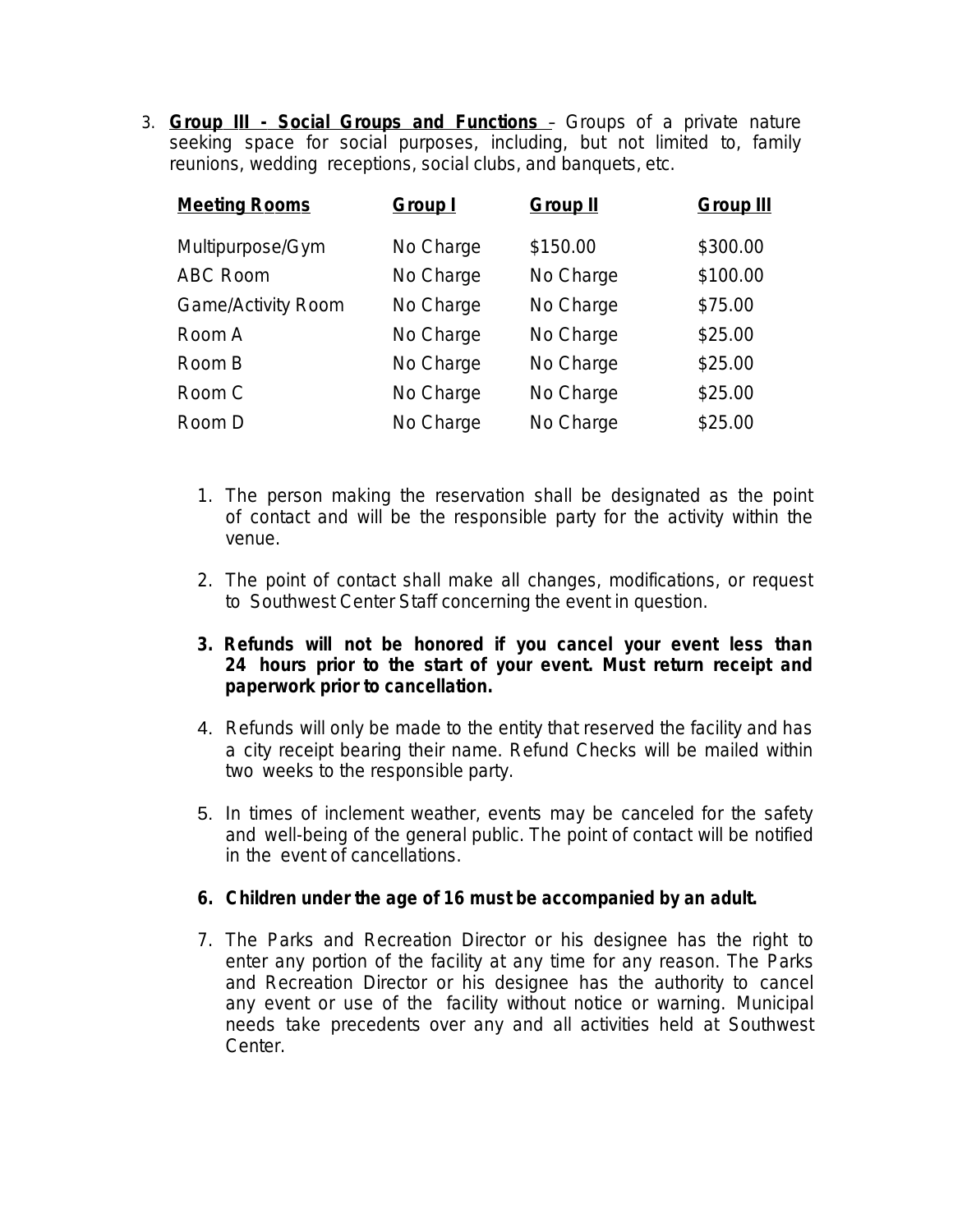- 8. **Any damage to the facility or any portion of the facility not left in a neat and clean manner will result in permanent loss of use of Southwest Center or any property controlled by the Parks & Recreation Department**. (**Please do not tape anything to the walls or doors or hang anything from the ceiling)**
- **9. Activities shall begin no earlier than 10:00 AM Monday-Saturday. All activities Monday-Friday must end by 7:00 PM and Saturday must end by 5:00pm including clean up and removal of personal property.**
- 10. The Designated Contact Person should have Southwest Center Staff inspect the rental area at the conclusion of their event and have that staff member verify that the facility was returned in a satisfactory manner.

## **11.Absolutely no alcoholic beverages are allowed.**

- 12.Amplified music or speakers is prohibited except as authorized by the Parks and Recreation Director or designee. Small stereos, compact disk players, instruments, etc. may be used as long as they do not disturb other facility users.
- 13.Fun raising activities are allowed on park property only when the event is sponsored by a non-for profit (501c3) organization and co-sponsored by the City or the fund raising is done prior to the scheduled event and at an off-site location.
- 14.No commercial vending except authorized by contract or written permission issued by the Director of Parks & Recreation. City facilities shall not be used to host activities which may result in profit for any private sector business. It shall be prohibited for any person in a park to expose or offer for sale any article or thing, or to station or place any stand, cart, or vehicle for the transportation, sale or display of any such article or thing. An exception is made as to any regularly licensed concessionaire acting by and under the authority and regulation of the director.
- 15.All payments must be made in full to reserve space within the facility.
- 16.All payments must be made with check, cash, or money order. Credit Cards will not be accepted at this time.
- 17.All reservations are based on daily rental fees. If the event requires additional time or space other than what was reserved an additional fee will be required to use the space requested.
- 18.We are not responsible for lost or stolen items, damage to property left within the facility, or for food items left in the kitchen.